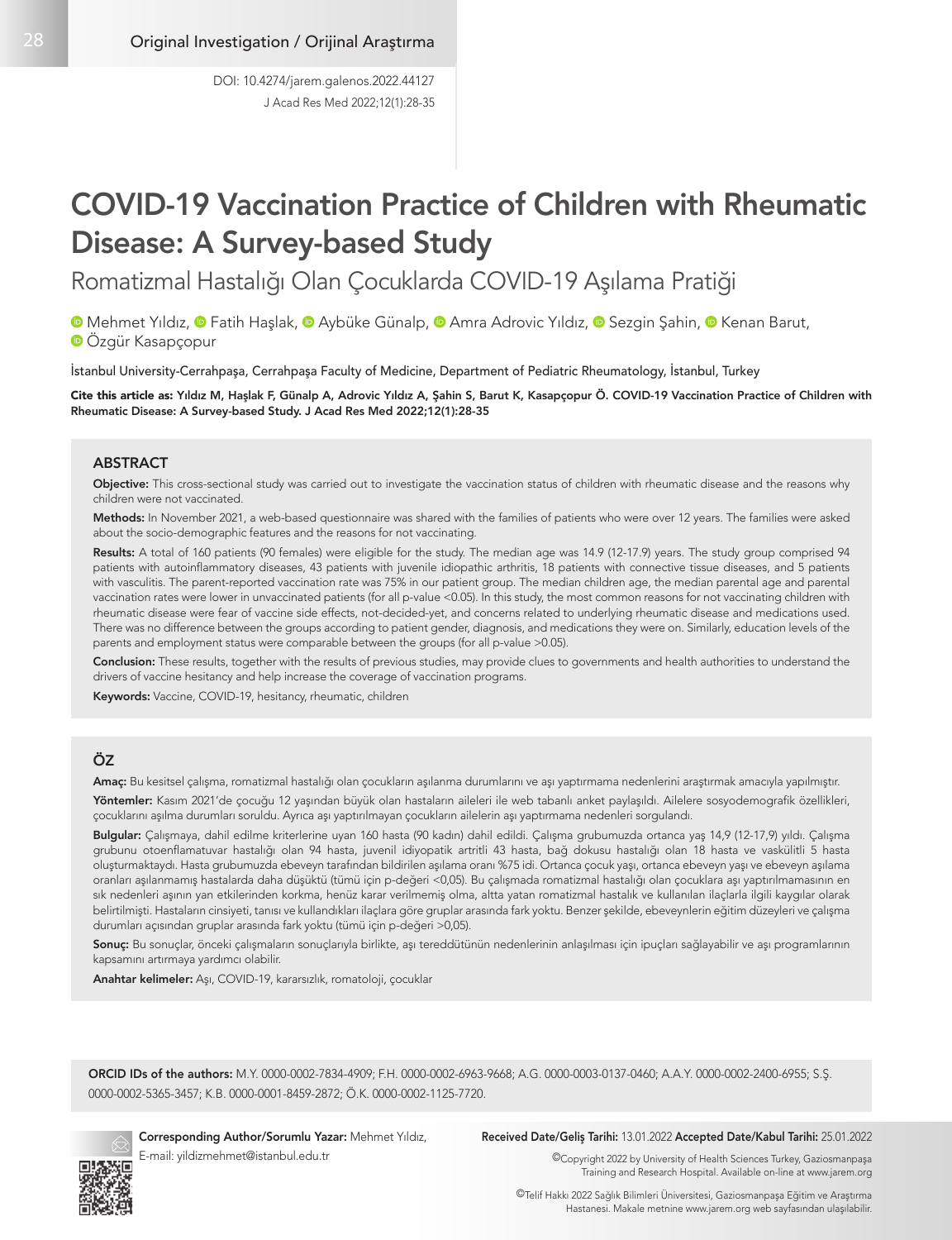## INTRODUCTION

A novel infectious disease named coronavirus disease-2019 (COVID-19) was defined in late 2019, after the isolation of a new coronavirus variant of severe acute respiratory syndrome coronavirus-2, from the patients who had contact with the same animal market and subsequently developed lower respiratory tract infection (1,2). The disease spread all over the world in a short time and became a pandemic. According to the World Health Organization (WHO) coronavirus dashboard, it caused 5,446,753 deaths world-wide by 5<sup>th</sup> January 2022 (3). Apart from its effects on public health, the disease has massively affected nearly all aspects of social and economic activities globally since the first case was reported, and its negative effects on daily life are still ongoing.

Although more than 2 years have passed since the identification of the disease, an effective treatment could not be developed for COVID-19. Therefore, social distance, face masks, personal hygiene, and vaccination are still of vital importance for preventing the disease. According to the report of WHO, currently, 331 vaccine products (194 are in the pre-clinical phase and 137 are in clinical trials) are under development (4). Studies regarding the efficacy and safety of COVID-19 vaccines in children and adolescents are increasing day by day, and early results show that many vaccines are effective and safe. In the light of current information, the American Academy of Pediatrics recommends that children and adolescents aged 5 years and older, who have no contraindications for COVID-19 vaccination, should be vaccinated with a vaccine approved for their age (5-9). Even though many studies have shown that the mortality and morbidity of COVID-19 in children is lower than in adults, vaccination of children is of great importance in order to control the pandemic as they may cause the spread of the disease (10,11). Therefore, many countries have included children of various age groups in their COVID-19 immunization programs. In Turkey, children older than 12 with chronic medical conditions have been being vaccinated since August 2021.

Although great progress has been made worldwide with COVID-19 vaccine programs, vaccine hesitancy, which is defined by WHO as a delay in the acceptance of the vaccine or the refusal to be vaccinated despite the possibility of accessing the vaccine, is increasing all over the world and has reached dimensions that may threaten public health and WHO listed vaccine hesitancy among the top 10 global health threats in 2019 (12-14). Therefore, it is essential to investigate the vaccination rates of the patients and the attitude of the parents against the vaccine to expand the scope of the vaccination programs.

This cross-sectional study was carried out to investigate the vaccination status of children with rheumatic disease followed in our center, and the reasons why children are not vaccinated for non-vaccinated ones.

## **METHODS**

#### Study Group

In November 2021, a web-based questionnaire was prepared in Google Forms platform and shared with the families of patients who had been followed up at İstanbul University-Cerrahpaşa, Cerrahpaşa Faculty of Medicine Department of Pediatric Rheumatology. In this form, the families were asked about the socio-demographic features (parental education, employment status, monthly income, COVID-19 vaccination status, household size), the children's diagnosis, medication history, follow-up duration and vaccination status. Additional questions to the families of unvaccinated children were asked about the reasons for not vaccinating.

In our country, children under the age of 12 years with chronic medical conditions were started to be vaccinated in August 2021 and the children with rheumatologic disease have been vaccinated since then. Currently, there is no vaccination program against COVID-19 for children under the age of 12 years in Turkey. Therefore, children with rheumatological diseases aged between 12 and 18 years and whose families volunteered to participate in the study were included in the study. An informed consent was obtained from the patients in the questionnaire, and patients who did not want to participate were excluded from the study.

### Statistical Analysis

All of the statistical analyses were done by using IBM SPSS 21.0 program (SPSS Inc., Chicago, IL, USA).

Categorical variables were presented as numbers (percentages) and continuous variables as mean ± standard deviation or median (minimum-maximum) depending on their distribution. The distribution of the continuous data was checked by the Kolmogorov-Smirnov test and/or Shapiro-Wilk tests. The comparison of the categorical variables was performed with the chi-square test. While continuous variables with normal distribution were compared with the Student's t-test, those without normal distribution were compared by using the Mann-Whitney U test. The p-value <0.05 was considered significant.

#### **Ethics**

The study and its protocol were reviewed and approved by İstanbul University-Cerrahpaşa, Cerrahpaşa Faculty of Medicine Institutional Review Board (decision no: 179227, date: 10.09.2021).

## RESULTS

#### Baseline Characteristics and Demographic Features

After the survey was circulated, 402 participants fulfilled the survey. After the exclusion of duplicate entries (n=16), entries of the patients who were younger than 12 years of age (n=152) and were older than 18 years of age (n=71), and those who improperly filled entries (n=3); a total of 160 patients (90 females) were eligible for the study.

The median age was 14.9 (12-17.9) years, and the median followup duration was 8 (0.7-17) years. The study group comprised of 94 patients with autoinflammatory diseases [Familial Mediterranean fever (FMF): 91, hyperimmunoglobulin D syndrome (HIDS): 2, cryopyrin associated periodic syndrome: 1], 43 patients with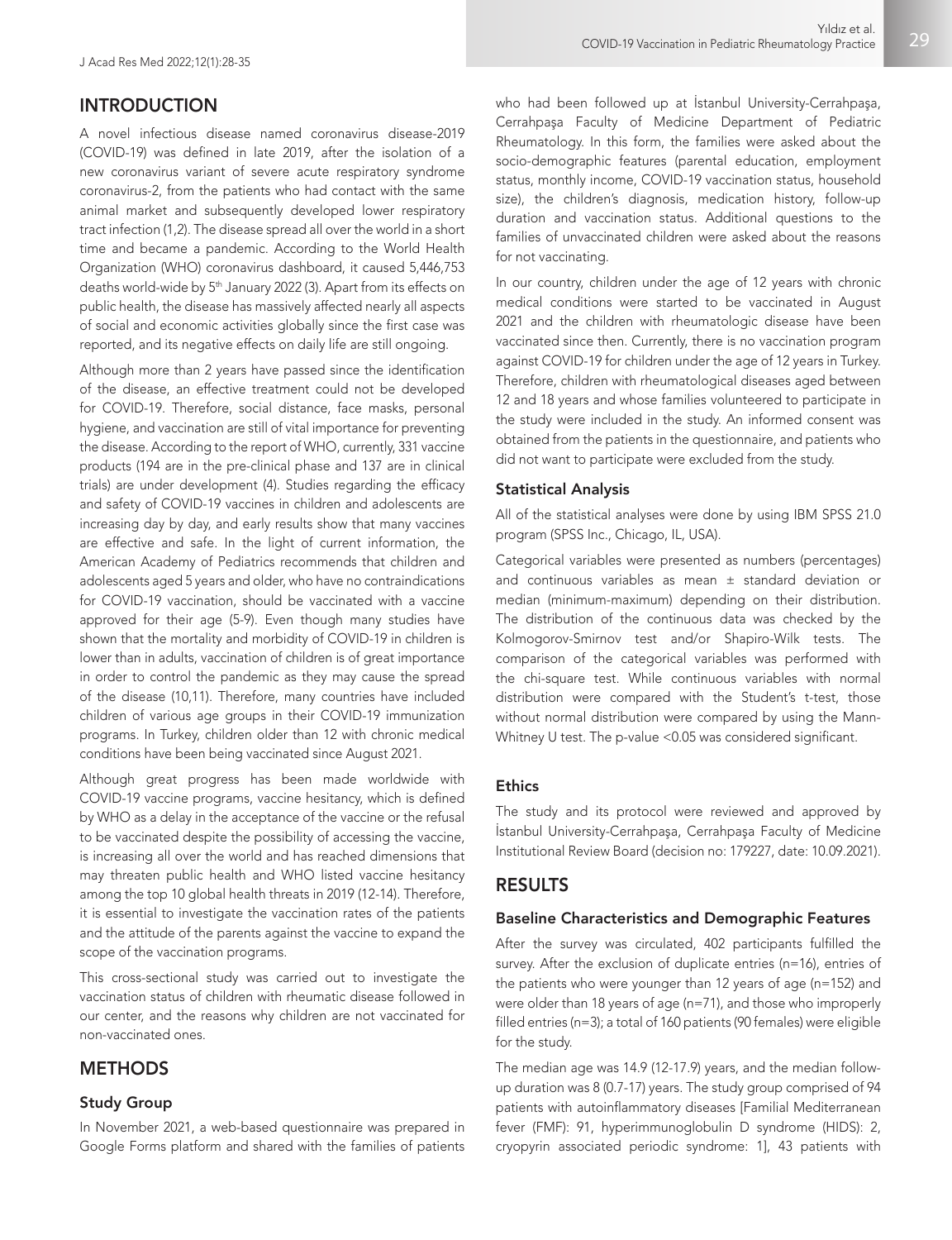juvenile idiopathic arthritis (JIA), 18 patients with connective tissue diseases [systemic lupus erythematosus (SLE): 13, dermatomyositis: 4, scleroderma: 1), and 5 patients with vasculitis (deficiency of adenosine deaminase-2 (DADA-2): 2, Behçet's disease (BD): 1, granulomatous polyangiitis: 1, Kawasaki disease (KD): 1].

Of 160 patients, 90 (56.3%) were using colchicine. While 33 patients were on conventional disease modifying anti-rheumatic drugs (cDMARDs) (methotrexate: 17, hydroxychloroquine: 8, mycophenolate mofetil: 8, cyclosporin A: 4, azathioprine: 3, sulfasalazine: 2, leflunomide: 1), 35 patients were under biologic disease modifying anti-rheumatic drugs (bDMARDs) (etanercept: 11, canakinumab: 11, adalimumab: 8, tocilizumab: 4, anakinra: 2). Baseline characteristics of the study group are presented in Table 1.

#### COVID-19 Vaccination Status of the Patients

The Ministry of Health of the Republic of Turkey started to vaccinate children over the age of 12 years with chronic diseases against COVID-19 in August 2021. Since then, all of our patients over the age of 12 years with rheumatological disease can be vaccinated. As the patients under 12 years of age were excluded from the study, all of the participants were within the scope of the COVID-19 vaccination program.

The overall parent-reported COVID-19 vaccination rate in our patient group was 75% and 40 patients with rheumatologic conditions (FMF: 24, JIA: 10, SLE: 2, HIDS: 1, BD: 1, KD: 1, DADA-2: 1) had not been vaccinated. Maternal and paternal COVID-19 vaccination rate among our patient group was 86.9% and 90.6%, respectively (Table 1).

#### Reasons Why Children are not Vaccinated

As it is presented in Table 2, the most common reason for children not being vaccinated was the fear of side effect, which was pointed out by 20 (50%) of the subjects. Of these parents, only 9 (22.5%) stated that they knew/heard someone around them had experienced side effects after COVID-19 vaccination. Other main reasons mentioned by parents were their children's having rheumatic disease (25%) and using immunosuppressive drugs (25%). A total of 8 (25%) of subjects specified the vaccine being produced abroad as a reason. When these subjects were asked if a kind of COVID-19 vaccine would be produced in Turkey, whether they would vaccinate their children; only 1 (12.5%) parent answered as "yes", 1 (12.5%) answered as "no", and 6 (75%) answered as "not sure". Disbelief in efficacy of the vaccine and disbelief in existence of coronavirus were pointed out as reasons by 5 (12.5%) and 1 (2.5%) of the parents. In addition, 5 (12.5%) mentioned that they were trying to protect their children naturally (herbal medicine, etc.) instead of vaccination. Ten (%25) parents stated that they had not decided yet.

## Comparison of the Baseline Characteristics According to Vaccination Status

While the median age [15 (12-17.9) years vs. 14.6 (12-17.7) years; p-value: 0.02], maternal age [41 (32-57) years vs. 39 (33-50) years; p-value: 0.004] and paternal age [45 (33-71) years vs. 42 (36-56)

|       | Table 1. Socio-demographic characteristics of the study |  |  |
|-------|---------------------------------------------------------|--|--|
| group |                                                         |  |  |

|                                                                            | n (%) or<br>median (minimum-<br>maximum) |
|----------------------------------------------------------------------------|------------------------------------------|
| <b>Number of patients</b>                                                  | 160 (100)                                |
| Gender (females, %)                                                        | 90(56.3)                                 |
| Age (years)                                                                | 14.9 (12-17.9)                           |
| Diagnosis n (%)                                                            |                                          |
| Autoinflammatory diseases                                                  | 94 (58.8)                                |
| Familial Mediterranean fever                                               | 91(56.9)                                 |
| Hyperimmunoglobulin D syndrome                                             | 2(1.3)                                   |
| Cryopyrin associated periodic syndrome                                     | 1(0.6)                                   |
| Juvenile idiopathic arthritis                                              | 43 (26.9)                                |
| Connective tissue diseases                                                 | 18 (11.3)                                |
| Systemic Lupus Erythematosus                                               | 13(8.1)                                  |
| Dermatomyositis                                                            | 4(2.5)                                   |
| Scleroderma                                                                | 1(0.6)                                   |
| Vasculitis                                                                 | 5(3.1)                                   |
| Deficiency of adenosine deaminase 2                                        | 2(1.3)                                   |
| Behçet's disease                                                           | 1(0.6)                                   |
| Granulomatous polyangiitis                                                 | 1(0.6)                                   |
| Kawasaki disease                                                           | 1(0.6)                                   |
| Median follow-up duration (years)                                          | $8(0.7-17)$                              |
| Medications n (%)                                                          |                                          |
| Colchicine                                                                 | 90 (56.3)                                |
| Methotrexate                                                               | 17 (10.6)                                |
| Canakinumab                                                                | 11(6.9)                                  |
| Etanercept                                                                 | 11(6.9)                                  |
| Hydroxychloroquine                                                         | 8(5)                                     |
| Adalimumab                                                                 | 8(5)                                     |
| Tocilizumab                                                                | 4(2.5)                                   |
| Mycophenolate mofetil                                                      | 4(2.5)                                   |
| Cyclosporin A                                                              | 4(2.5)                                   |
| Acetylsalicylic acid                                                       | 4(2.5)                                   |
| Azathioprine                                                               | 3(1.9)                                   |
| Sulfasalazine                                                              | 2(1.3)                                   |
| Anakinra                                                                   | 2(1.3)                                   |
| Leflunomide                                                                | 1(0.6)                                   |
| <b>Maternal characteristics</b>                                            |                                          |
| Median age (years)                                                         | 41 (32-57)                               |
| Education<br>Less than high school<br>High school<br>More than high school | 59 (36.9)<br>63 (39.4)<br>38 (23.8)      |
| Employment status<br>Unemployed<br>Employed                                | 113 (70.7)<br>47 (29.3)                  |
|                                                                            |                                          |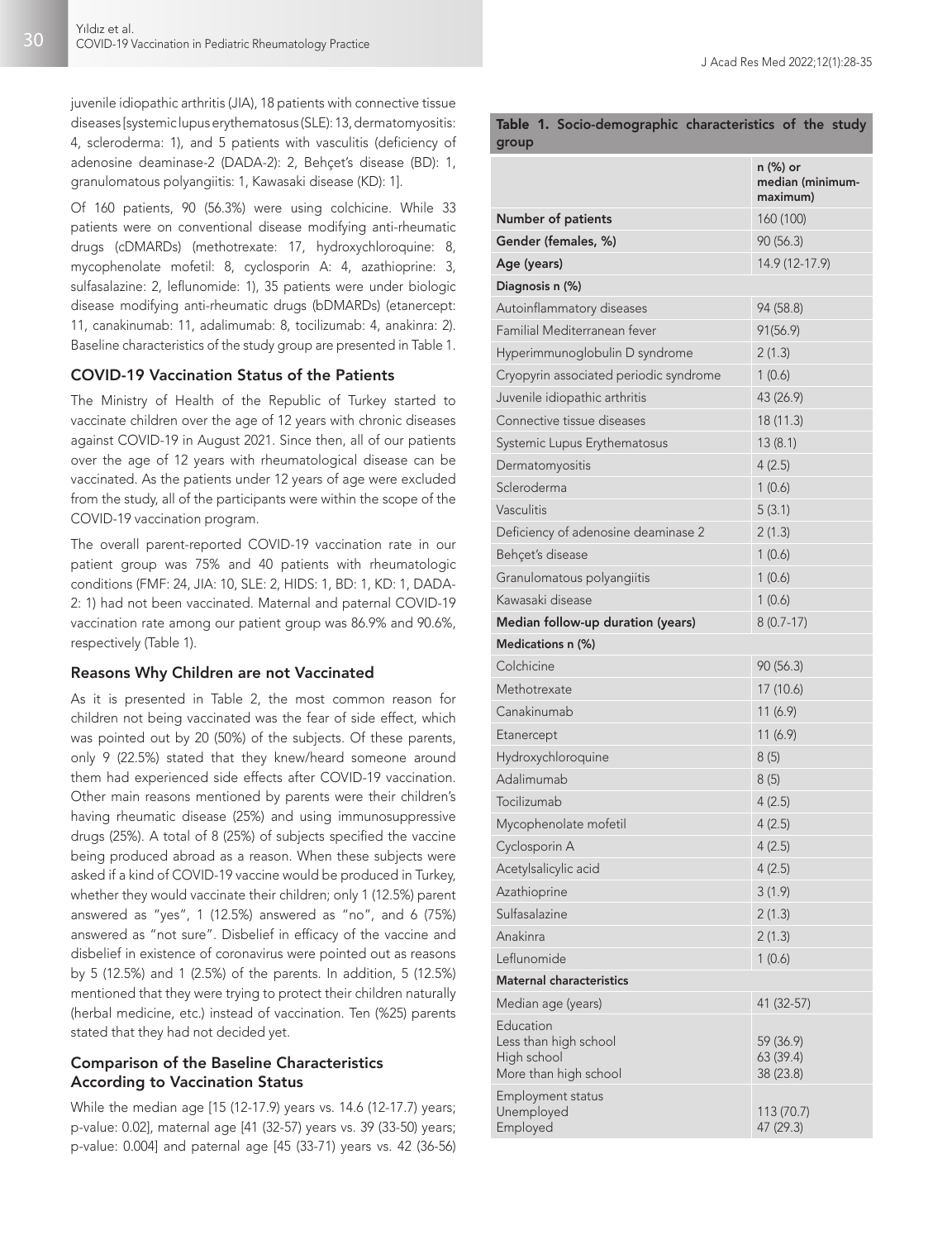| COVID-19 vaccination status<br>Vaccinated<br>Not vaccinated                | 139 (86.9)<br>21(13.1)            |  |  |
|----------------------------------------------------------------------------|-----------------------------------|--|--|
| <b>Paternal characteristics</b>                                            |                                   |  |  |
| Median age (years)                                                         | 44 (33-71)                        |  |  |
| Education<br>Less than high school<br>High school<br>More than high school | 64 (40)<br>49 (30.6)<br>47 (29.4) |  |  |
| Employment status<br>Unemployed<br>Employed                                | 32 (20)<br>128 (80)               |  |  |
| COVID-19 vaccination status<br>Vaccinated<br>Not vaccinated<br>Household   | 145 (90.6)<br>15(9.4)<br>$4(2-7)$ |  |  |
| <b>Family monthly income</b>                                               |                                   |  |  |
| $< 500$ \$                                                                 | 75 (46.9)                         |  |  |
| 500-1,000\$                                                                | 55 (34.4)                         |  |  |
| 1,000-2,000\$                                                              | 23 (14.4)                         |  |  |
| 2,000-3,000\$                                                              | 4(2.5)                            |  |  |
| $>3,000$ \$                                                                | 3(1.9)                            |  |  |
| Patient's childhood vaccination status                                     |                                   |  |  |
| Vaccinated                                                                 | 154 (96.3)                        |  |  |
|                                                                            |                                   |  |  |
| Not vaccinated                                                             | 6(3.8)                            |  |  |
| Patient's COVID-19 vaccination status                                      |                                   |  |  |
| Vaccinated                                                                 | 120 (75)                          |  |  |
| Not vaccinated                                                             | 40 (25)                           |  |  |

| Table 2. Reasons why the patients are not vaccinated |
|------------------------------------------------------|
|------------------------------------------------------|

|                                                                          | $n$ (%) |
|--------------------------------------------------------------------------|---------|
| Lam afraid of the side effects.                                          | 20(50)  |
| I have not decided yet.                                                  | 10(25)  |
| My child is on immunosuppressive drug.                                   | 8(20)   |
| My child has a rheumatologic disease.                                    | 8(20)   |
| The vaccine was produced abroad.                                         | 8(20)   |
| I do not believe in the efficacy of the vaccine.                         | 5(12.5) |
| I am trying to protect my children naturally (herbal<br>medicine, etc.). | 5(12.5) |
| I do not believe in coronavirus.                                         | 1(2.5)  |

years; p-value: 0.004] were higher in the vaccinated patient group, the median follow-up duration [7 (0.7-17) years vs. 10 (3-15) years; p-value: 0.015] was lower than in non-vaccinated ones.

A total of 98.3% of COVID-19 vaccinated subjects and 90% of nonvaccinated children were vaccinated appropriately according to national immunization program (p-value =0.01). Similarly, among vaccinated ones, maternal (95% vs. 62.5%) and paternal COVID-19 vaccination rates (95% vs. 77.5%) were higher than in the nonvaccinated group (both p-value <0.001).

The rate of the patients with a family income lower than 500\$ was lower in the vaccinated patient group [48 (40%) vs. 27 (67.5%)] and the rate of the patients with a family income between 500\$ and 1,000\$ was higher in the vaccinated patient group than in the nonvaccinated patient group [48 (40%) vs. 7 (17.5%); p-value: 0.02].

While family history of COVID-19 among the first-degree relatives of the patients was lower in the vaccinated patient group than in the non-vaccinated patient group [52 (43.3%) vs. 25 (62.5%); p-value: 0.03], there was no difference between the groups according to COVID-19 related deaths among the first-degree relatives of the patients (p-value: 0.56).

There was no difference between the groups in terms of patient gender, diagnosis, and medications they were on. Similarly, education levels of the parents and employment status were comparable between the groups (for all p-value >0.05). All of the comparisons were represented in Table 3 and Figure 1.

## **DISCUSSION**

In this cross-sectional study, we presented a parent-reported 75% vaccination rate in children with rheumatic disease over 12 years of age and a lower median age, lower parental age, and lower parental COVID-19 vaccination rate in unvaccinated patients. In addition, the most common reasons for not vaccinating children with rheumatic disease in this study were the fear of vaccine side effects, having not decided yet, and concerns related to underlying rheumatic disease and medications used.

In our study group, the parent-reported vaccination rate among children with rheumatic disease over 12 years of age was 75%. As of 7<sup>th</sup> January 2022, according to the European Centre for Disease Prevention and Control, the median cumulative uptake of at least one vaccine dose in the member states of the European Union was 32% for children between the ages of 10 and 14 years and 71.6% for children between the ages of 15 and 17 years (15). On the report of Ministry of Social Affairs and Health of France, it was stated that 82% of children between the ages of 12 and 17 years received at least one dose of COVID-19 vaccine and it was given as 60.8 % by the Federal Ministry of Health of Germany for children in the same age group (16,17).

To our knowledge, there are no exact data for Turkey and any other country on COVID-19 vaccine coverage among children with rheumatological diseases. There are only a few studies in the literature on the acceptance of a potential COVID-19 vaccine among adult patients with rheumatic diseases, which were usually conducted before or shortly after massive vaccination programs had launched. In these studies, conflicting reports were reported regarding the attitudes of rheumatology patients towards potential vaccines. While some studies reported a lower rate of acceptance of a potential COVID-19 vaccine among patients with rheumatic diseases than control groups, other studies reported a similar rate of intention to be vaccinated against COVID-19 in patients with rheumatic diseases and control groups (18-21). It has been shown that vaccine acceptance rates can change over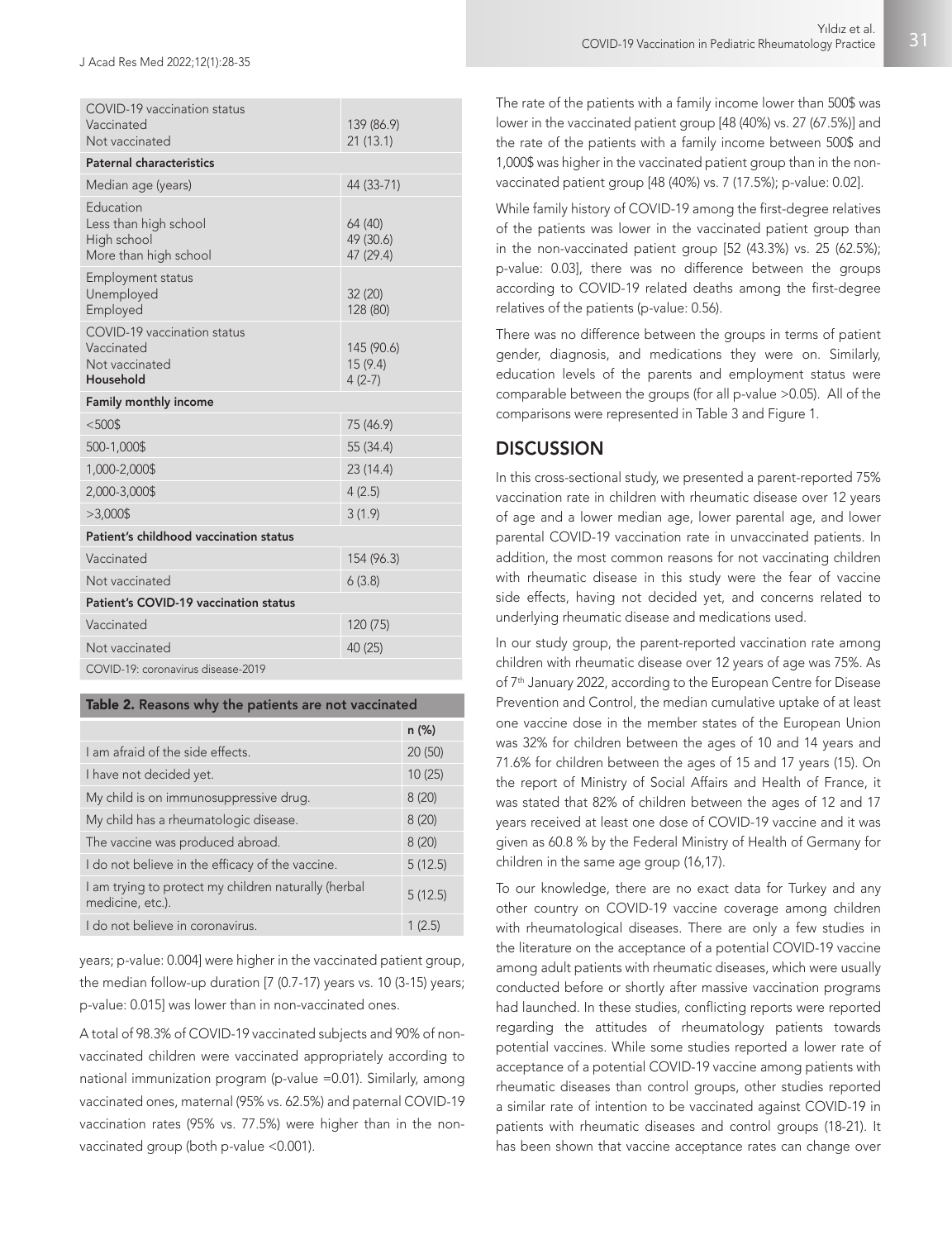### Table 3. Comparison of vaccination status of the patients according to demographic features

|                                                                            | Vaccinated<br>$(n=120)$             | Not<br>vaccinated<br>$(n=40)$     | p-value   |
|----------------------------------------------------------------------------|-------------------------------------|-----------------------------------|-----------|
| Gender (females, %)                                                        | 69(57.5)                            | 21(52.5)                          | 0.58      |
| Age (years)                                                                | 15 (12-<br>17.9                     | 14.6 (12-<br>17.7)                | 0.02      |
| Diagnosis n (%)                                                            |                                     |                                   |           |
| Autoinflammatory diseases                                                  | 69(57.5)                            | 25 (62.5)                         |           |
| Juvenile idiopathic arthritis                                              | 33(27.5)                            | 10(25)                            | 0.15      |
| Connective tissue diseases                                                 | 16(13.3)                            | 2(5)                              |           |
| Vasculitis                                                                 | 2(1.7)                              | 3(7.5)                            |           |
| Follow-up duration (years)                                                 | $7(0.7-17)$                         | $10(3-15)$                        | 0.015     |
| Medications n (%)                                                          |                                     |                                   |           |
| Colchicine                                                                 | 65 (54.2)                           | 25(62.5)                          | 0.35      |
| Methotrexate                                                               | 15 (12.5)                           | 2(5)                              | 0.18      |
| Canakinumab                                                                | 9(7.5)                              | 2(5)                              | 0.58      |
| Adalimumab                                                                 | 7(5.8)                              | 1(2.5)                            | 0.40      |
| Hydroxychloroquine                                                         | 6(5)                                | 2(5)                              | 1.00      |
| Etanercept                                                                 | 6(5)                                | 5(12.5)                           | 0.10      |
| Tocilizumab                                                                | 2(1.7)                              | 2(5)                              | 0.24      |
| Mycophenolate mofetil                                                      | 3(2.5)                              | 1(2.5)                            | 1.00      |
| Cyclosporin A                                                              | 4(3.3)                              | 0(0)                              | 0.24      |
| Acetylsalicylic acid                                                       | 3(2.5)                              | 1(2.5)                            | 1.00      |
| Azathioprine                                                               | 3(2.5)                              | 0(0)                              | 0.31      |
| Sulfasalazine                                                              | 2(1.7)                              | 0(0)                              | 0.41      |
| Anakinra                                                                   | 2(1.7)                              | 0(0)                              | 0.41      |
| Leflunomide                                                                | 1(0.8)                              | 0(0)                              | 0.56      |
| Maternal characteristics                                                   |                                     |                                   |           |
| Median age (years)                                                         | 41 (32-57)                          | 39 (33-50)                        | 0.004     |
| Education<br>Less than high school<br>High school<br>More than high school | 41 (34.2)<br>47 (39.2)<br>32 (26.7) | 18 (45)<br>16(40)<br>6(15)        | 0.26      |
| Employment status<br>Unemployed<br>Employed                                | 82 (67.5)<br>39 (32.5)              | 32 (80)<br>8(20)                  | 0.13      |
| COVID-19 vaccination status<br>Vaccinated<br>Not vaccinated                | 114 (95)<br>6(5)                    | 25 (62.5)<br>15 (37.5)            | $<$ 0.001 |
| <b>Paternal characteristics</b>                                            |                                     |                                   |           |
| Median age (years)                                                         | 45 (33-71)                          | 42 (36-56)                        | 0.004     |
| Education<br>Less than high school<br>High school<br>More than high school | 47 (39.2)<br>38(31.7)<br>35 (29.2)  | 17 (42.5)<br>11 (27.5)<br>12 (30) | 0.87      |
| Employment status<br>Unemployed<br>Employed                                | 23 (19.2)<br>97 (80.8)              | 9 (22.5)<br>31(77.5)              | 0.64      |

| COVID-19 vaccination status<br>Vaccinated<br>Not vaccinated | 114 (95)<br>6(5) | 31(77.5)<br>9(22.5) | 0.001 |  |
|-------------------------------------------------------------|------------------|---------------------|-------|--|
| Household                                                   | $4(2-7)$         | $4(3-7)$            | 0.06  |  |
| Family monthly income                                       |                  |                     |       |  |
| $<$ 500\$                                                   | 48 (40)          | 27(67.5)            | 0.02  |  |
| 500-1,000\$                                                 | 48 (40)          | 7(17.5)             |       |  |
| 1,000-2,000\$                                               | 17(14.2)         | 6(15)               |       |  |
| 2,000-3,000\$                                               | 4(3.3)           | 0(0)                |       |  |
| $>3,000$ \$                                                 | 3(2.5)           | 0(0)                |       |  |
| Patient's childhood vaccination status                      |                  |                     |       |  |
| Vaccinated                                                  | 118 (98.3)       | 36 (90)             | 0.01  |  |
| Not vaccinated                                              | 2(1.7)           | 4(10)               |       |  |
| Has anyone in the family had COVID-19?                      |                  |                     |       |  |
| No                                                          | 68 (56.7)        | 15(37.5)            | 0.03  |  |
| Yes                                                         | 52 (43.3)        | 25(62.5)            |       |  |
| Has anyone in the family died due to COVID-19?              |                  |                     |       |  |
| No                                                          | 119 (99.2)       | 40 (100)            | 0.56  |  |
| Yes                                                         | 1(0.8)           | 0(0)                |       |  |
| COVID-19: coronavirus disease-2019                          |                  |                     |       |  |

time and there are differences between the time periods of the mentioned studies (22). This makes it difficult to compare the rates reported in studies with each other. Therefore, it would be more plausible to focus on the reasons for vaccine hesitancy and the demographics of vaccine hesitant patient population rather than acceptance rates.

The comparisons between vaccinated and non-vaccinated patients showed that the median age of the non-vaccinated patients was lower than that of the vaccinated patients. In accordance with our results, Verger et al. (23), in their study conducted with French adult population to assess their attitudes toward COVID-19 vaccination acceptance for children and adolescents, found that the COVID-19 vaccine acceptance rate of the participants was highest for adolescents (62.7%) and lowest for children under the age of 6 years (31%). Similarly, Goldman et al. (24) reported that a higher intention to vaccinate children is related to children being older. Another significant finding of our study is the median parental age of vaccinated patients being higher than that of non-vaccinated patients. There are several studies on parents'/ caregivers' intentions to vaccinate their children against COVID-19 in the literature and one of the most frequently reported factors influencing parental attitudes in these studies is parental age (5). In vast majority of these studies, similar to our findings, it was reported that older parents tended to have positive attitude towards COVID-19 vaccination for their children (24-29).

In our study group, maternal and paternal vaccination rates against COVID-19 were higher among vaccinated children than in the nonvaccinated group. These results support the findings of previous studies reporting that the parents who wanted to vaccinate themselves against COVID-19 were more likely to vaccine their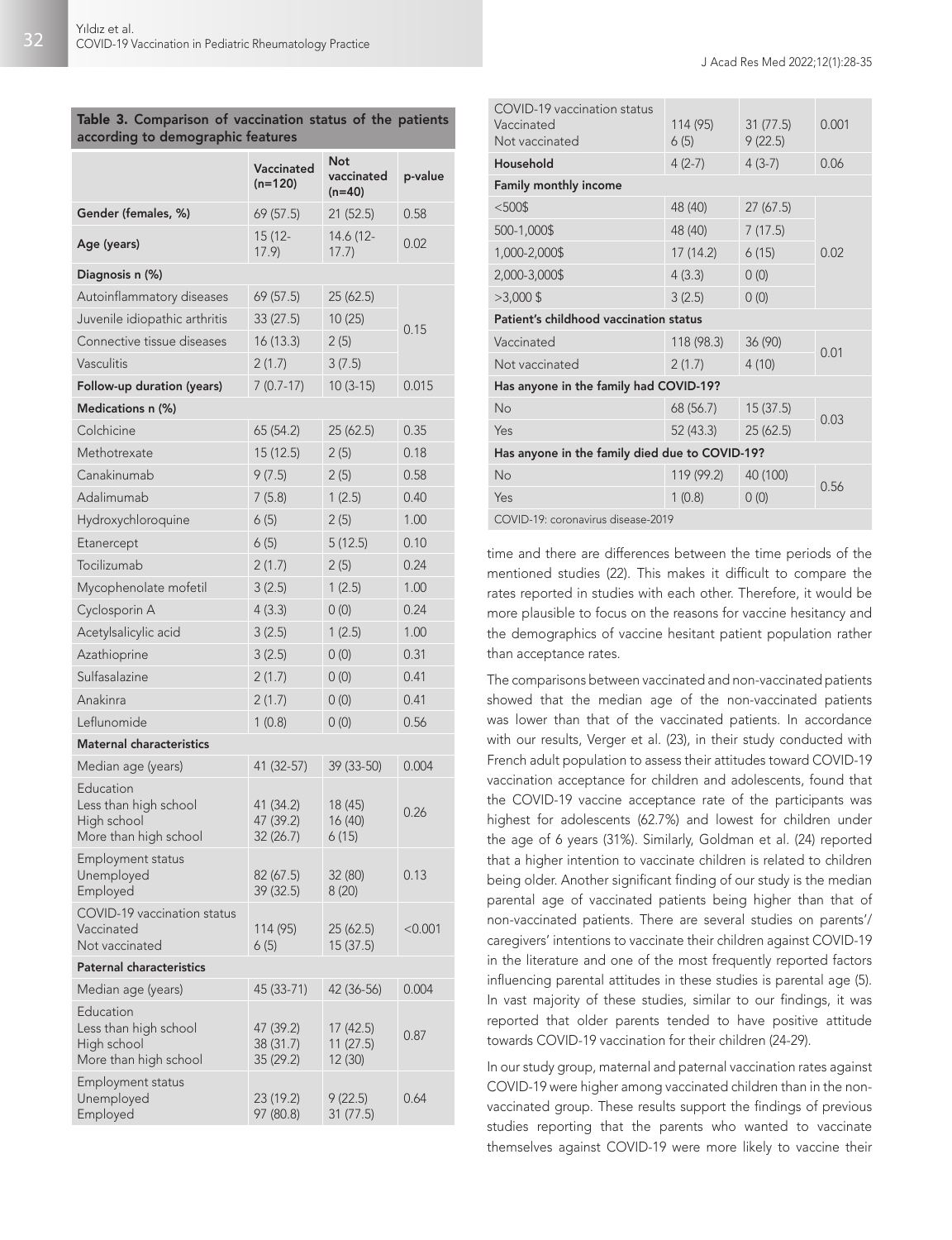

children (27,30,31). In addition to these, not surprisingly, the rates of children who were vaccinated appropriately according to national childhood immunization program among COVID-19 vaccinated subjects were higher than those of the remaining children. It is shown in the previous studies that the parents who had got influenza vaccine in the previous season were more reluctant to vaccine themselves and their children against COVID-19 (24,26,32,33). In addition, Skjefte et al. (34) reported that one of the main predictors of the COVID-19 vaccine acceptance was confidence in childhood vaccination. These findings were further supported by other studies (35,36). Contrary to these reports, Yılmaz and Sahin (27) found no association between parental willingness to have their children vaccinated and routine vaccination. Yet, in the same study, the authors reported that the parents whose children had received paid-for vaccines were more reluctant to allow their children to receive COVID-19 vaccine (27). These findings suggest that the unwillingness of parents to vaccinate their children against COVID-19 is not only specific to COVID-19 vaccine, but also associated with general opposition to vaccination. On the other hand, 90% of the non-vaccinated children in our study were vaccinated appropriately according to national childhood immunization program. It is more likely that the parents of patients in this group did not allow their children to be vaccinated against COVID-19 because of COVID-19 vaccinespecific concerns rather than general vaccine refusal. Thus, it will be beneficial for health authorities to analyze these parental profiles in detail and to develop strategies specific to these profiles for increasing the success and coverage of the vaccination program.

In our study, the top reason for rejecting COVID-19 vaccination for children with rheumatic disease was the fear of vaccine side effects, which was also reported as the most common reason for unwillingness to vaccinate children in several studies (5,24,27,30,32,34,37). Other reasons mentioned by the parents were concerns related to underlying rheumatic disease and medications used. In addition to these, 12.5% of the parents whose children were not vaccinated mentioned disbelief in the efficacy of the vaccine as a reason. There is an increasing number of studies in the literature on the efficacy and safety of COVID-19 vaccines in healthy children and in those with rheumatological diseases (6,38,39). Sharing the results of these current studies with parents by health authorities and health professionals can help for overcoming the most common reasons for vaccine hesitancy reported in several studies.

#### Study Limitations

The main limitation of our study is its being survey-based and the data collected were patient-reported. In addition, since it is a single-center study, our results may not reflect the entire Turkish society. Therefore, further studies with larger populations are needed to confirm our results.

## **CONCLUSION**

We report a parent-reported 75% vaccination rate in children with rheumatic disease over 12 years of age and a lower median age, lower parental age, and lower parental COVID-19 vaccination rate in unvaccinated patients. In addition, the most common reasons for not vaccinating children with rheumatic disease in this study were the fear of vaccine side effects and concerns related to underlying rheumatic disease and medications used. These results, together with the results of previous studies, may provide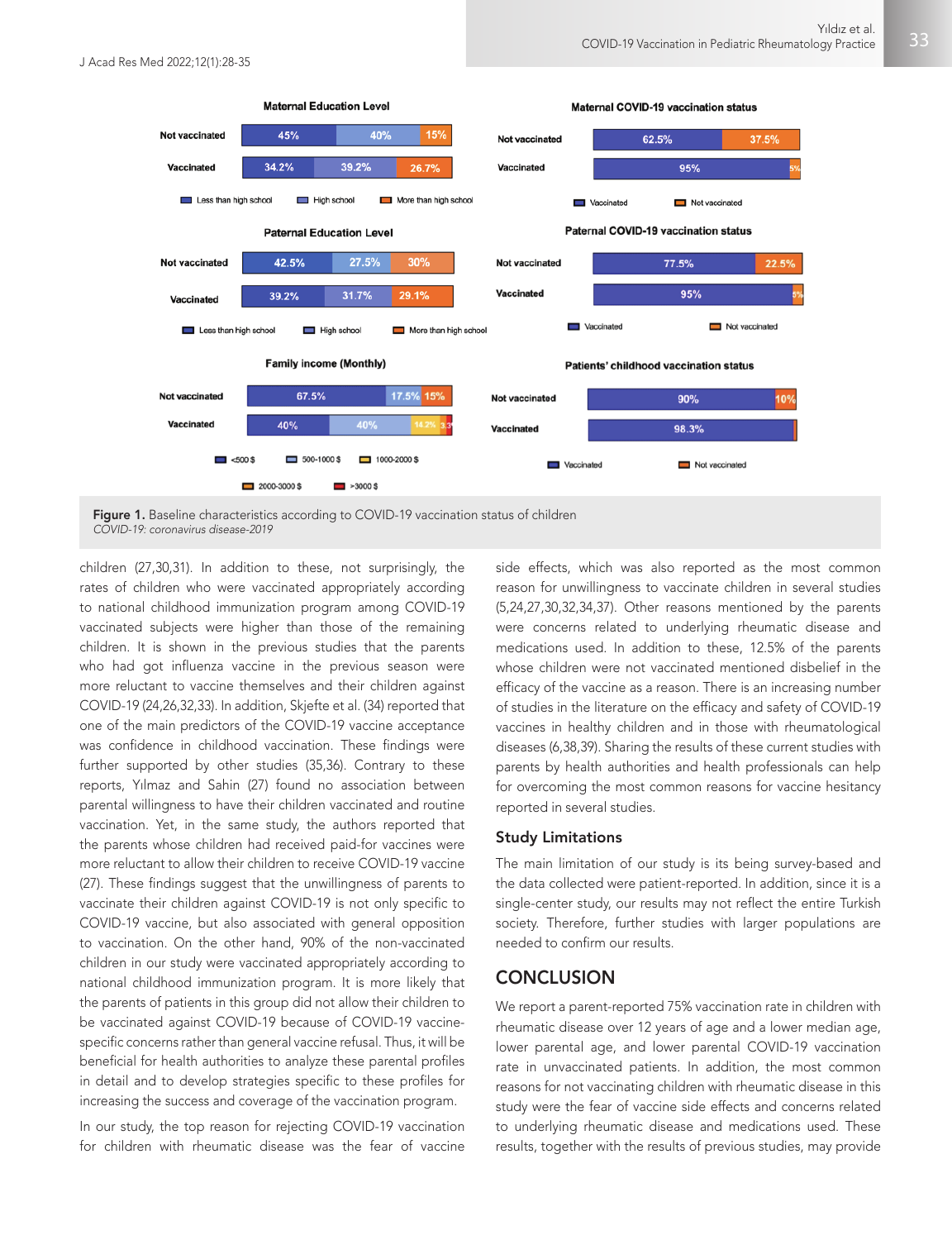clues to governments and health authorities to understand the drivers of vaccine hesitancy and help increase the coverage of vaccination programs.

Ethics Committee Approval: The study and its protocol were reviewed and approved by İstanbul University-Cerrahpaşa Cerrahpaşa, Faculty of Medicine Institutional Review Board (decision no: 179227, date: 10.09.2021).

Informed Consent: An informed consent was obtained from the patients in the questionnaire, and patients who did not want to participate were excluded from the study.

Peer-review: Externally peer-reviewed.

Author Contributions: Concept - M.Y., A.A.Y., S.Ş., K.B., Ö.K.; Design - M.Y., A.A.Y., S.Ş., K.B., Ö.K.; Data Collection and/or Processing - M.Y., F.H., A.G.; Analysis and/or Interpretation - M.Y., A.A.Y., K.B., Ö.K.; Literature Search - M.Y., F.H., A.G.; Writing - M.Y., F.H., A.A.Y.

Conflict of Interest: The authors have no conflict of interest to declare.

Financial Disclosure: The authors declared that this study has received no financial support.

Etik Komite Onayı: Çalışma İstanbul Üniversitesi-Cerrahpaşa, Cerrahpaşa Tıp Fakültesi Kurumsal İnceleme Kurulu (karar no: 179227, tarih: 10.09.2021) tarafından incelenmiş ve onaylanmıştır.

Hasta Onamı: Ankete katılan hastalardan bilgilendirilmiş onam alındı ve katılmak istemeyen hastalar çalışma dışı bırakıldı.

Hakem Değerlendirmesi: Editörler kurulu dışında olan kişiler tarafından değerlendirilmiştir.

Yazar Katkıları: Konsept - M.Y., A.A.Y., S.Ş., K.B., Ö.K.; Dizayn - M.Y., A.A.Y., S.Ş., K.B., Ö.K.; Veri Toplama veya İşleme - M.Y., F.H., A.G.; Analiz veya Yorumlama - M.Y., A.A.Y., K.B., Ö.K.; Literatür Arama - M.Y., F.H., A.G.; Yazan - M.Y., F.H., A.A.Y.

Çıkar Çatışması: Yazarlar tarafından çıkar çatışması bildirilmemiştir.

Finansal Destek: Yazarlar tarafından finansal destek almadıkları bildirilmiştir.

## **REFERENCES**

- 1. Haşlak F, Yıldız M, Adrovic A, Barut K, Kasapçopur Ö. Childhood Rheumatic Diseases and COVID-19 Pandemic: An Intriguing Linkage and a New Horizon. Balkan Med J 2020; 37: 184-8.
- 2. Huang C, Wang Y, Li X, Ren L, Zhao J, Hu Y, et al. Clinical features of patients infected with 2019 novel coronavirus in Wuhan, China. Lancet 2020; 395: 497-506.
- 3. World Health Organization. WHO Coronavirus (COVID-19) Dashboard [cited 2022 5 January]. Available from: https://covid19.who.int/.
- 4. World Health Organization. COVID-19 vaccine tracker and landscape 2022 [06 January]. Available from: https://www.who.int/publications/m/ item/draft-landscape-of-covid-19-candidate-vaccines.
- 5. Pan F, Zhao H, Nicholas S, Maitland E, Liu R, Hou Q. Parents' Decisions to Vaccinate Children against COVID-19: A Scoping Review. Vaccines (Basel) 2021; 9: 1476.
- 6. Haslak F, Gunalp A, Cebi MN, Yildiz M, Adrovic A, Sahin S, et al. Early experience of COVID-19 vaccine-related adverse events among adolescents and young adults with rheumatic diseases: A single-center study. Int J Rheum Dis 2022.
- 7. Han B, Song Y, Li C, Yang W, Ma Q, Jiang Z, et al. Safety, tolerability, and immunogenicity of an inactivated SARS-CoV-2 vaccine (CoronaVac) in healthy children and adolescents: a double-blind, randomised, controlled, phase 1/2 clinical trial. Lancet Infect Dis 2021; 21: 1645-53.
- 8. Committee on Infectious Diseases. COVID-19 Vaccines in Children and Adolescents. Pediatrics 2022; 149: e2021054332.
- 9. Thomas SJ, Moreira ED Jr, Kitchin N, Absalon J, Gurtman A, Lockhart S, et al. Safety and Efficacy of the BNT162b2 mRNA Covid-19 Vaccine through 6 Months. N Engl J Med 2021; 385: 1761-73.
- 10. Lu X, Zhang L, Du H, Zhang J, Li YY, Qu J, et al. SARS-CoV-2 Infection in Children. N Engl J Med 2020; 382: 1663-5.
- 11. Castagnoli R, Votto M, Licari A, Brambilla I, Bruno R, Perlini S, et al. Severe Acute Respiratory Syndrome Coronavirus 2 (SARS-CoV-2) Infection in Children and Adolescents: A Systematic Review. JAMA Pediatr 2020; 174: 882-9.
- 12. MacDonald NE; SAGE Working Group on Vaccine Hesitancy. Vaccine hesitancy: Definition, scope and determinants. Vaccine 2015; 33: 4161-4.
- 13. World Health Organization. Ten threats to global health in 2019 [cited 2022 6 January]. Available from: https://www.who.int/news-room/ spotlight/ten-threats-to-global-health-in-2019.
- 14. Gür E. Vaccine hesitancy vaccine refusal. Turk Pediatri Ars 2019; 54: 1-2.
- 15. European Centre for Disease Prevention and Control. COVID-19 Vaccine Tracker 2022 [cited 2022 January 7]. Available from: https://vaccinetracker. ecdc.europa.eu/public/extensions/COVID-19/vaccine-tracker.html#agegroup-tab.
- 16. Federal Ministry of Health of Germany. Current vaccination status [cited 2022 January 7]. Available from: https://impfdashboard.de/.
- 17. Ministry of Social Affairs and Health of France. The vaccination dashboard 2022 [cited 2022 January 7]. Available from: https://solidarites-sante. gouv.fr/grands-dossiers/vaccin-covid-19/article/le-tableau-de-bord-dela-vaccination.
- 18. Gaur P, Agrawat H, Shukla A. COVID-19 vaccine hesitancy in patients with systemic autoimmune rheumatic disease: an interview-based survey. Rheumatol Int 2021; 41: 1601-5.
- 19. Priori R, Pellegrino G, Colafrancesco S, Alessandri C, Ceccarelli F, Di Franco M, et al. SARS-CoV-2 vaccine hesitancy among patients with rheumatic and musculoskeletal diseases: a message for rheumatologists. Ann Rheum Dis 2021; 80: 953-4.
- 20. Yurttas B, Poyraz BC, Sut N, Ozdede A, Oztas M, Uğurlu S, et al. Willingness to get the COVID-19 vaccine among patients with rheumatic diseases, healthcare workers and general population in Turkey: a webbased survey. Rheumatol Int 2021; 41: 1105-14.
- 21. Boekel L, Hooijberg F, van Kempen ZLE, Vogelzang EH, Tas SW, Killestein J, et al. Perspective of patients with autoimmune diseases on COVID-19 vaccination. Lancet Rheumatol 2021; 3: e241-e3.
- Daly M, Robinson E. Willingness to Vaccinate Against COVID-19 in the U.S.: Representative Longitudinal Evidence From April to October 2020. Am J Prev Med 2021; 60: 766-73.
- 23. Verger P, Peretti-Watel P, Gagneux-Brunon A, Botelho-Nevers E, Sanchez A, Gauna F, et al. Acceptance of childhood and adolescent vaccination against COVID-19 in France: a national cross-sectional study in May 2021. Hum Vaccin Immunother 2021; 17: 5082-8.
- 24. Goldman RD, Yan TD, Seiler M, Parra Cotanda C, Brown JC, Klein EJ, et al. Caregiver willingness to vaccinate their children against COVID-19: Cross sectional survey. Vaccine 2020; 38: 7668-73.
- 25. Montalti M, Rallo F, Guaraldi F, Bartoli L, Po G, Stillo M, et al. Would Parents Get Their Children Vaccinated Against SARS-CoV-2? Rate and Predictors of Vaccine Hesitancy According to a Survey over 5000 Families from Bologna, Italy. Vaccines (Basel) 2021; 9: 366.
- 26. Kelly BJ, Southwell BG, McCormack LA, Bann CM, MacDonald PDM, Frasier AM, et al. Predictors of willingness to get a COVID-19 vaccine in the U.S. BMC Infect Dis 2021; 21: 338.
- 27. Yılmaz M, Sahin MK. Parents' willingness and attitudes concerning the COVID-19 vaccine: A cross-sectional study. Int J Clin Pract 2021; 75: e14364.
- 28. Brandstetter S, Böhmer MM, Pawellek M, Seelbach-Göbel B, Melter M, Kabesch M, et al. Parents' intention to get vaccinated and to have their child vaccinated against COVID-19: cross-sectional analyses using data from the KUNO-Kids health study. Eur J Pediatr 2021; 180: 3405-10.
- 29. He K, Mack WJ, Neely M, Lewis L, Anand V. Parental Perspectives on Immunizations: Impact of the COVID-19 Pandemic on Childhood Vaccine Hesitancy. J Community Health 2022; 47:39-52.
- 30. Milan S, Dáu ALBT. The Role of Trauma in Mothers' COVID-19 Vaccine Beliefs and Intentions. J Pediatr Psychol 2021; 46: 526-35.
- 31. Wang Z, She R, Chen X, Li L, Li L, Huang Z, et al. Parental acceptability of COVID-19 vaccination for children under the age of 18 years among Chinese doctors and nurses: a cross-sectional online survey. Hum Vaccin Immunother 2021; 17: 3322-32.
- 32. Akarsu B, Canbay Özdemir D, Ayhan Baser D, Aksoy H, Fidancı İ, Cankurtaran M. While studies on COVID-19 vaccine is ongoing, the